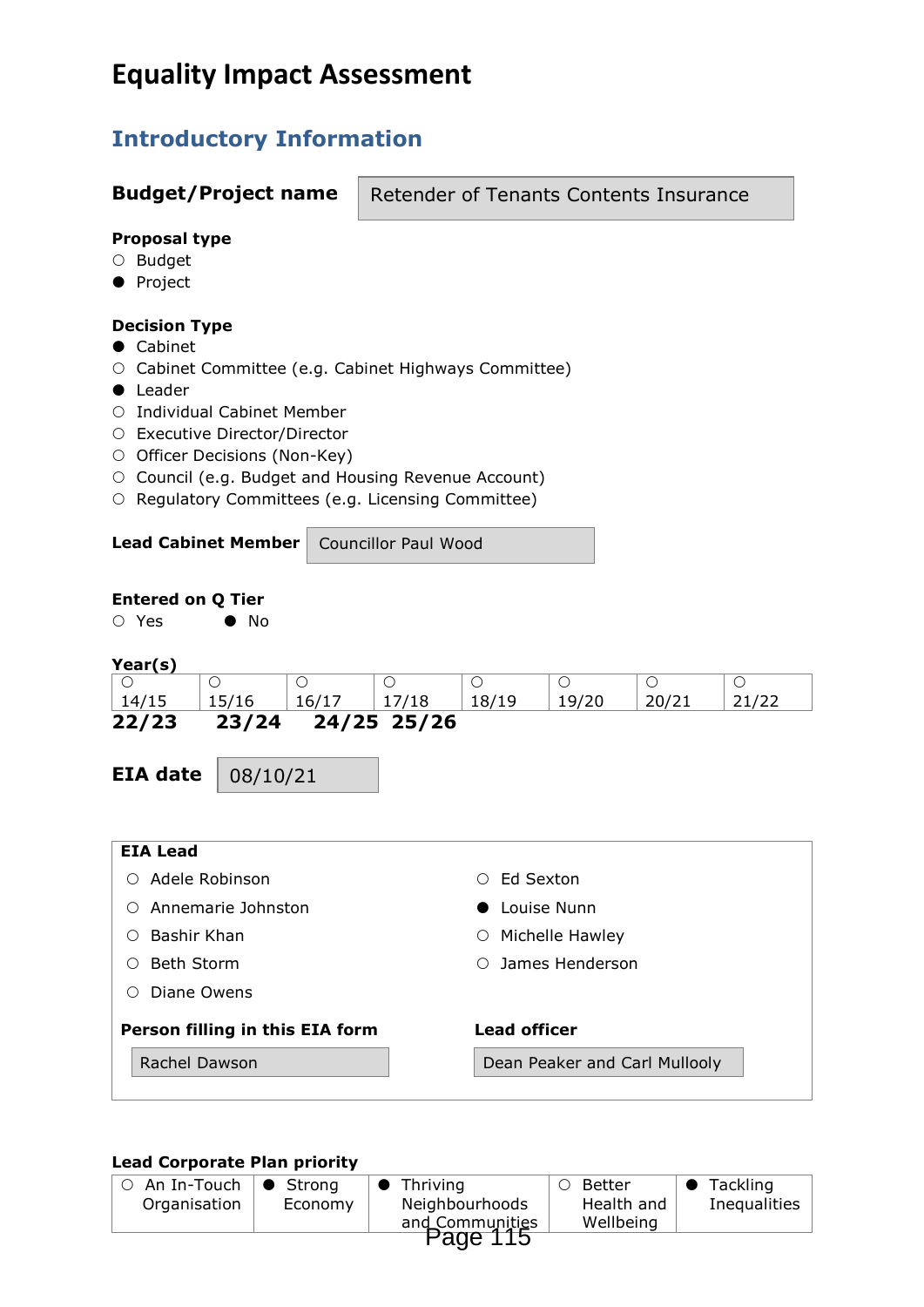# **Portfolio, Service and Team**

#### **Cross-Portfolio Portfolio**

 $\bigcirc$  Yes  $\bigcirc$  No

Place

Is the EIA joint with another organisation (eg NHS)?  $\bigcap$  Yes  $\bigcap$  No.

## **Brief aim(s) of the proposal and the outcome(s) you want to achieve**

To gain authority to retender for a competitive Tenants Contents Insurance scheme that SCC will administer on behalf of a broker / insurer, to allow the tenants of Sheffield City Council access to a value for money inclusive product to help protect their financial stability.

# **Impact**

Under the **Public Sector Equality Duty** we have to pay due regard to the need to:

- eliminate discrimination, harassment and victimisation
- advance equality of opportunity
- foster good relations

More information is available on the [Council website](https://www.sheffield.gov.uk/content/sheffield/home/your-city-council/statutory-equality-duties.html) including the [Community Knowledge](https://www.sheffield.gov.uk/home/your-city-council/sheffield-profile)  [Profiles.](https://www.sheffield.gov.uk/home/your-city-council/sheffield-profile)

Note the EIA should describe impact before any action/mitigation. If there are both negatives and positives, please outline these – positives will be part of any mitigation. The action plan should detail any mitigation.

### **Overview**

#### **Briefly describe how the proposal helps to meet the Public Sector Duty outlined above**

Sheffield City Council currently administer a Tenants Contents Insurance Scheme via a broker, AON and an insurer, Aviva. This is a historic agreement and has not had recent market testing to ensure the product offered to SCC tenants is competitive within the market. The current contract is due to expire on 31 March 2023. If SCC were not to administer a Tenants Contents Insurance Scheme, our tenants may for financial or other reasons, be unable to access contents insurance on the open market. This means our low-income tenants would not be covered in the event of fire, flood, damage or burglary and this may impact on their ability to pay rent and other priority debt, putting their homes at risk. Debt and an inability to manage crisis, can also have an impact on a tenants health, mentally and physically.

## **Impacts**

#### **Proposal has an impact on**

| - 2                 | ınsaender<br>פטווט<br>$\check{ }$ |
|---------------------|-----------------------------------|
| $\sim$ $\sim$<br>лч | -<br>--<br>ີ<br>◡<br>---          |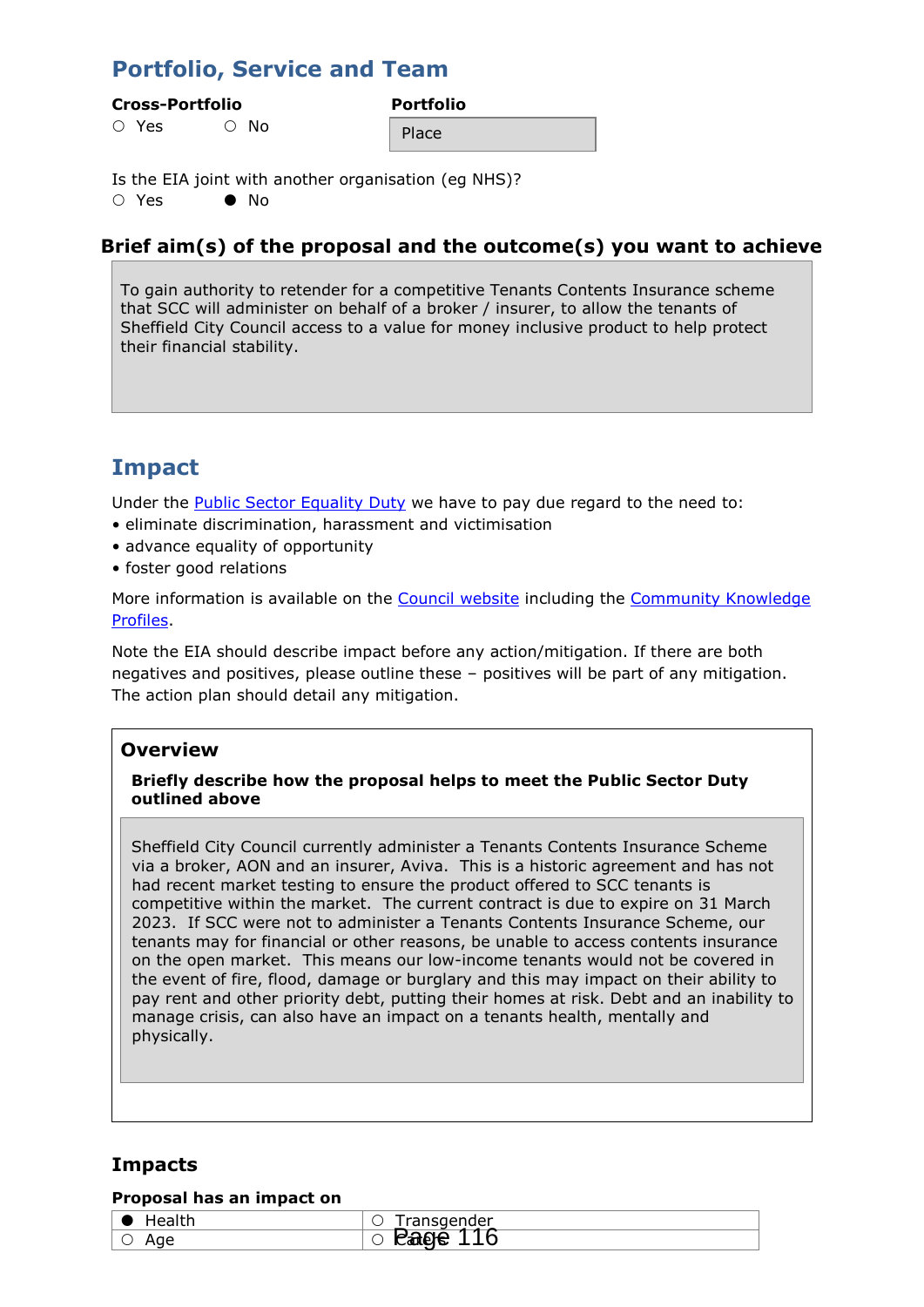| Disability            | ○ Voluntary/Community & Faith Sectors |
|-----------------------|---------------------------------------|
| O Pregnancy/Maternity | $\circ$ Cohesion                      |
| $\circ$ Race          | $\circ$ Partners                      |
| ○ Religion/Belief     | • Poverty & Financial Inclusion       |
| ○ Sex                 | $\circ$ Armed Forces                  |
| ○ Sexual Orientation  | - Other                               |

Give details in sections below.

| <b>Health</b>               |              |                                                          |                 |                                                                                                                                                                                                                                                                                                                                                                                                             |              |
|-----------------------------|--------------|----------------------------------------------------------|-----------------|-------------------------------------------------------------------------------------------------------------------------------------------------------------------------------------------------------------------------------------------------------------------------------------------------------------------------------------------------------------------------------------------------------------|--------------|
|                             |              | (including effects on the wider determinants of health)? |                 | Does the Proposal have a significant impact on health and well-being                                                                                                                                                                                                                                                                                                                                        |              |
| $\bullet$ Yes               | $\circ$ No   | if Yes, complete section below                           |                 |                                                                                                                                                                                                                                                                                                                                                                                                             |              |
| <b>Staff</b><br>$\circ$ Yes | ) No         | <b>Impact</b><br>O Positive                              | • Neutral       | $\circ$ Negative                                                                                                                                                                                                                                                                                                                                                                                            |              |
|                             |              | Level<br>• None                                          | $\circ$ Low     | $\circ$ Medium                                                                                                                                                                                                                                                                                                                                                                                              | $\circ$ High |
| <b>Details of impact</b>    |              |                                                          |                 |                                                                                                                                                                                                                                                                                                                                                                                                             |              |
|                             |              |                                                          |                 |                                                                                                                                                                                                                                                                                                                                                                                                             |              |
|                             |              |                                                          |                 |                                                                                                                                                                                                                                                                                                                                                                                                             |              |
| <b>Customers</b><br>Yes     | $\circ$ No   | <b>Impact</b><br>• Positive                              | $\circ$ Neutral | $\circ$ Negative                                                                                                                                                                                                                                                                                                                                                                                            |              |
|                             |              | Level<br>$\circ$ None                                    | $\circ$ Low     | • Medium                                                                                                                                                                                                                                                                                                                                                                                                    | $\circ$ High |
| <b>Details of impact</b>    |              |                                                          |                 |                                                                                                                                                                                                                                                                                                                                                                                                             |              |
|                             |              |                                                          |                 | Allowing SCC tenants to a tenants contents insurance scheme that they may not<br>be able to get on the open market ensures our tenants are prepared for<br>unforeseen home crisis. If they were not, this would impact on their mental<br>health, debt worry can be a huge impact on mental health and wellbeing. Debt<br>and money stress can also lead to an increase in probability of substance misuse. |              |
|                             |              |                                                          |                 | <b>Comprehensive Health Impact Assessment being completed</b>                                                                                                                                                                                                                                                                                                                                               |              |
| $\circ$ Yes                 | $\bullet$ No |                                                          |                 |                                                                                                                                                                                                                                                                                                                                                                                                             |              |
|                             |              |                                                          |                 | Please attach health impact assessment as a supporting document below.                                                                                                                                                                                                                                                                                                                                      |              |
|                             |              |                                                          |                 | Public Health Leads has signed off the health impact(s) of this EIA                                                                                                                                                                                                                                                                                                                                         |              |
| ○ Yes ● No                  |              |                                                          |                 |                                                                                                                                                                                                                                                                                                                                                                                                             |              |
| <b>Health Lead</b>          |              |                                                          |                 |                                                                                                                                                                                                                                                                                                                                                                                                             |              |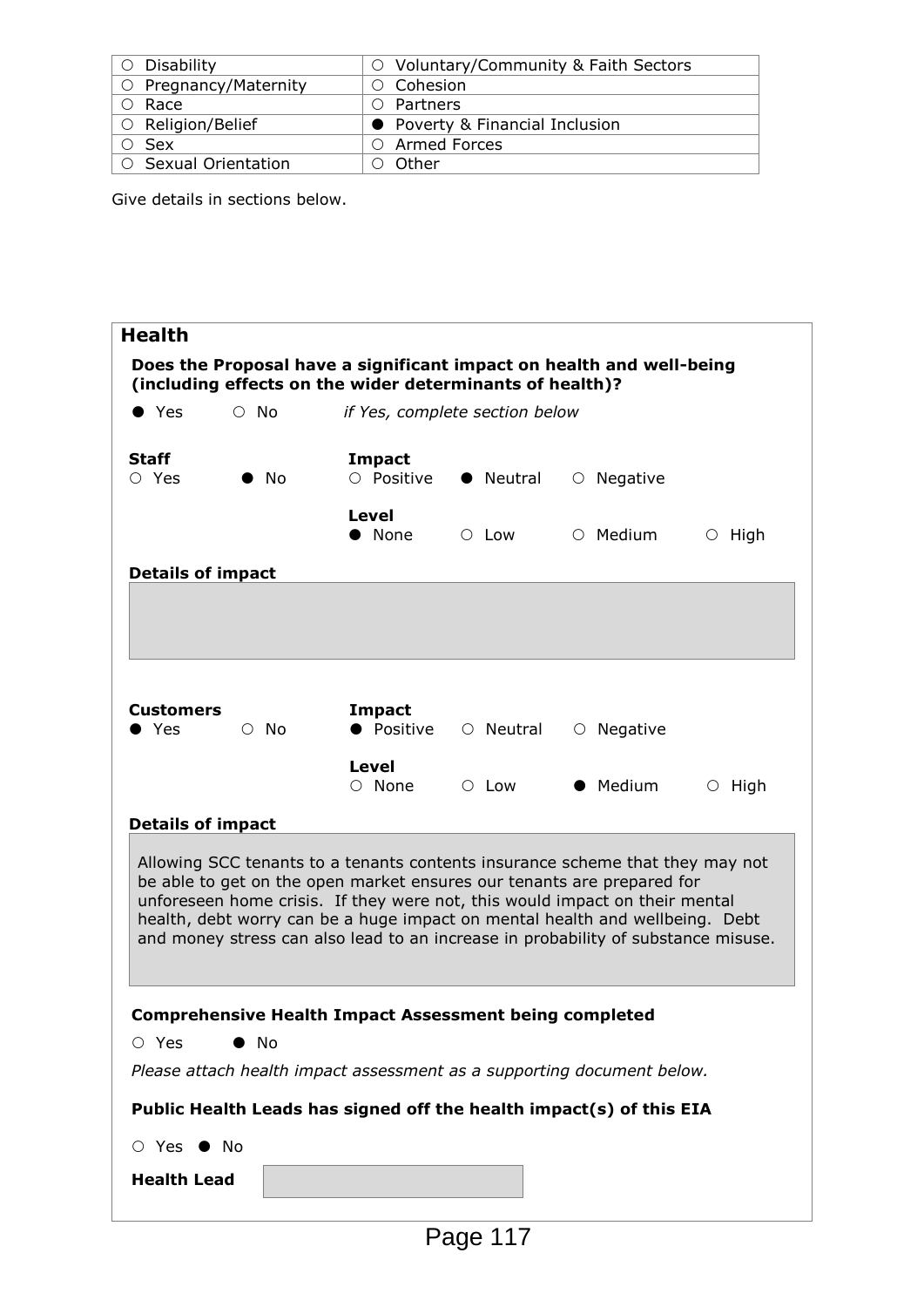| Age                             |              |                              |             |                  |                 |
|---------------------------------|--------------|------------------------------|-------------|------------------|-----------------|
| <b>Staff</b><br>$\circ$ Yes     | $\bullet$ No | Impact<br>O Positive         | ○ Neutral   | $\circ$ Negative |                 |
|                                 |              | <b>Level</b><br>$\circ$ None | $\circ$ Low | $\circ$ Medium   | High<br>$\circ$ |
| <b>Details of impact</b>        |              |                              |             |                  |                 |
|                                 |              |                              |             |                  |                 |
|                                 |              |                              |             |                  |                 |
| <b>Customers</b><br>$\circ$ Yes | $\bullet$ No | <b>Impact</b><br>O Positive  | ○ Neutral   | $\circ$ Negative |                 |
|                                 |              | <b>Level</b><br>$\circ$ None | $\circ$ Low | $\circ$ Medium   | High<br>$\circ$ |
| <b>Details of impact</b>        |              |                              |             |                  |                 |
|                                 |              |                              |             |                  |                 |
|                                 |              |                              |             |                  |                 |

|              | <b>Impact</b>                                                             |                 |                  |                                                                                                                                                                                 |
|--------------|---------------------------------------------------------------------------|-----------------|------------------|---------------------------------------------------------------------------------------------------------------------------------------------------------------------------------|
|              |                                                                           |                 |                  |                                                                                                                                                                                 |
| $\bullet$ No | $\circ$ Positive                                                          | $\circ$ Neutral | $\circ$ Negative |                                                                                                                                                                                 |
|              | Level<br>$\circ$ None                                                     | $\circ$ Low     | $\circ$ Medium   | High<br>$\circ$                                                                                                                                                                 |
|              |                                                                           |                 |                  |                                                                                                                                                                                 |
|              |                                                                           |                 |                  |                                                                                                                                                                                 |
|              |                                                                           |                 |                  |                                                                                                                                                                                 |
|              |                                                                           |                 |                  |                                                                                                                                                                                 |
| $\circ$ No   | Impact<br>• Positive                                                      |                 | $\circ$ Negative |                                                                                                                                                                                 |
|              | Level<br>$\circ$ None                                                     | $\bullet$ Low   | $\circ$ Medium   | High<br>$\circ$                                                                                                                                                                 |
|              |                                                                           |                 |                  |                                                                                                                                                                                 |
|              |                                                                           |                 |                  |                                                                                                                                                                                 |
|              | <b>Details of impact</b><br><b>Details of impact</b><br>not replace them. | $\blacksquare$  | $\overline{110}$ | ○ Neutral<br>Additional cover is available to cover hearing aids and mechanical wheelchairs.<br>High cost items that can be lost or damaged and would impact a tenant who could |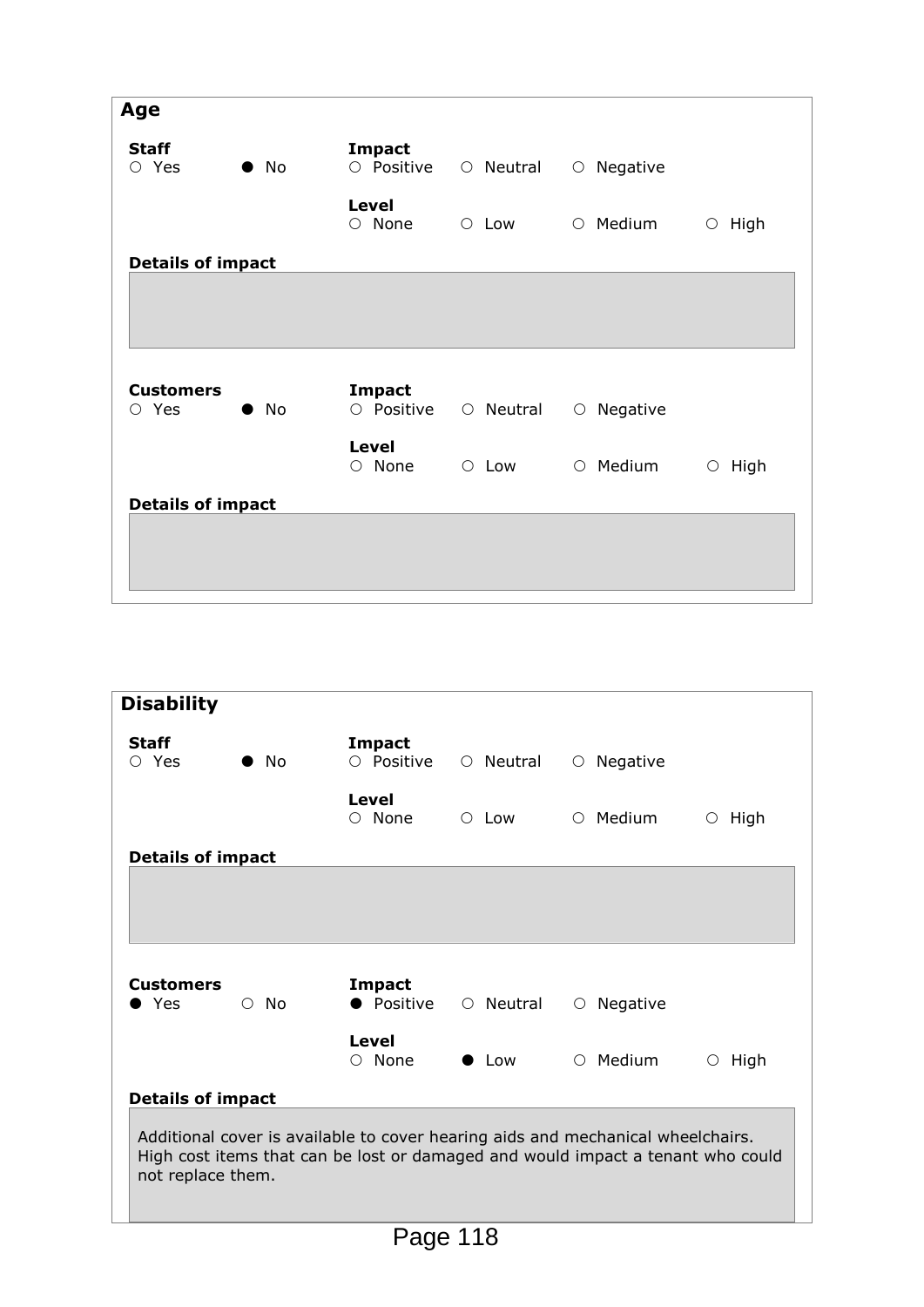| <b>Pregnancy/Maternity</b>            |              |                              |             |                  |                 |
|---------------------------------------|--------------|------------------------------|-------------|------------------|-----------------|
| <b>Staff</b><br>$\circ$ Yes           | $\bullet$ No | <b>Impact</b><br>O Positive  | O Neutral   | $\circ$ Negative |                 |
|                                       |              | Level<br>$\circ$ None        | $\circ$ Low | $\circ$ Medium   | High<br>$\circ$ |
| <b>Details of impact</b>              |              |                              |             |                  |                 |
|                                       |              |                              |             |                  |                 |
| <b>Customers</b><br>Yes<br>$\bigcirc$ | $\bullet$ No | <b>Impact</b><br>O Positive  | O Neutral   | $\circ$ Negative |                 |
|                                       |              | <b>Level</b><br>$\circ$ None | $\circ$ Low | $\circ$ Medium   | High<br>$\circ$ |
| <b>Details of impact</b>              |              |                              |             |                  |                 |
|                                       |              |                              |             |                  |                 |
|                                       |              |                              |             |                  |                 |

| Race                        |              |                              |             |                        |              |
|-----------------------------|--------------|------------------------------|-------------|------------------------|--------------|
| <b>Staff</b><br>$\circ$ Yes | $\bullet$ No | <b>Impact</b><br>O Positive  | ○ Neutral   | $\circ$ Negative       |              |
|                             |              | Level<br>$\circ$ None        | $\circ$ Low | $\circ$ Medium         | $\circ$ High |
| <b>Details of impact</b>    |              |                              |             |                        |              |
|                             |              |                              |             |                        |              |
|                             |              |                              |             |                        |              |
|                             |              |                              |             |                        |              |
| <b>Customers</b>            |              | <b>Impact</b>                |             |                        |              |
| $\circ$ Yes                 | $\bullet$ No | O Positive                   | ○ Neutral   | Negative<br>$\bigcirc$ |              |
|                             |              | <b>Level</b><br>$\circ$ None | $\circ$ Low | $\circ$ Medium         | $\circ$ High |
| <b>Details of impact</b>    |              |                              |             |                        |              |
|                             |              |                              |             |                        |              |
|                             |              |                              |             |                        |              |
|                             |              |                              |             |                        |              |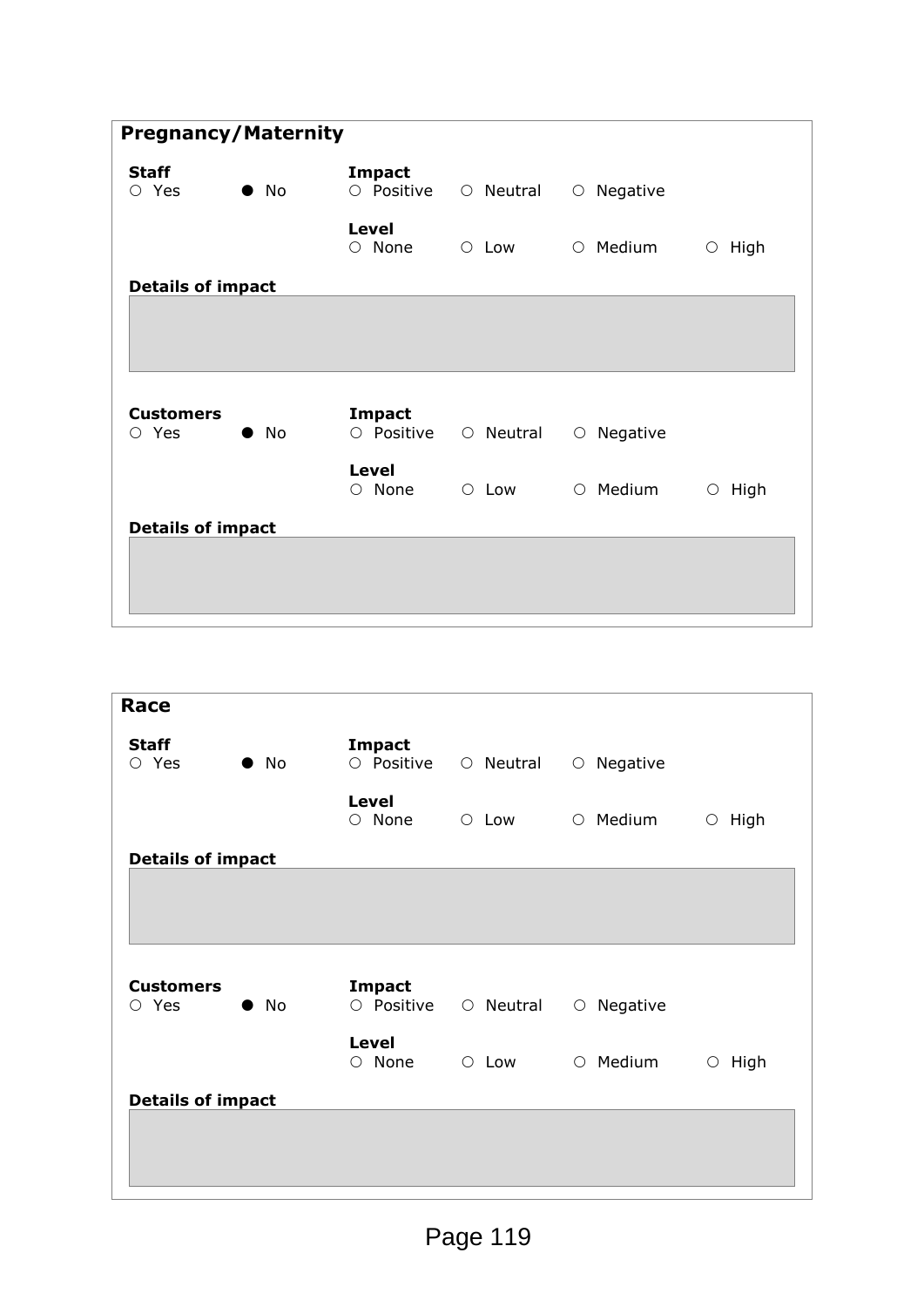| <b>Religion/Belief</b>      |              |                              |             |                  |                 |
|-----------------------------|--------------|------------------------------|-------------|------------------|-----------------|
| <b>Staff</b><br>$\circ$ Yes | $\bullet$ No | <b>Impact</b><br>O Positive  | O Neutral   | $\circ$ Negative |                 |
|                             |              | Level<br>$\circ$ None        | $\circ$ Low | O Medium         | High<br>$\circ$ |
| <b>Details of impact</b>    |              |                              |             |                  |                 |
|                             |              |                              |             |                  |                 |
| <b>Customers</b>            |              | <b>Impact</b>                |             |                  |                 |
| $\circ$ Yes                 | $\bullet$ No | O Positive                   | ○ Neutral   | $\circ$ Negative |                 |
|                             |              | <b>Level</b><br>$\circ$ None | $\circ$ Low | $\circ$ Medium   | High<br>$\circ$ |
| <b>Details of impact</b>    |              |                              |             |                  |                 |
|                             |              |                              |             |                  |                 |

| <b>Sex</b>                  |              |                              |             |                        |                 |
|-----------------------------|--------------|------------------------------|-------------|------------------------|-----------------|
| <b>Staff</b><br>$\circ$ Yes | $\bullet$ No | <b>Impact</b><br>O Positive  | ○ Neutral   | $\circ$ Negative       |                 |
|                             |              | <b>Level</b><br>$\circ$ None | $\circ$ Low | $\circ$ Medium         | High<br>$\circ$ |
| <b>Details of impact</b>    |              |                              |             |                        |                 |
|                             |              |                              |             |                        |                 |
|                             |              |                              |             |                        |                 |
| <b>Customers</b>            |              |                              |             |                        |                 |
| $\circ$ Yes                 | $\bullet$ No | <b>Impact</b><br>O Positive  | O Neutral   | Negative<br>$\bigcirc$ |                 |
|                             |              | <b>Level</b><br>$\circ$ None | $\circ$ Low | $\circ$ Medium         | High<br>$\circ$ |
| <b>Details of impact</b>    |              |                              |             |                        |                 |
|                             |              |                              |             |                        |                 |
|                             |              |                              |             |                        |                 |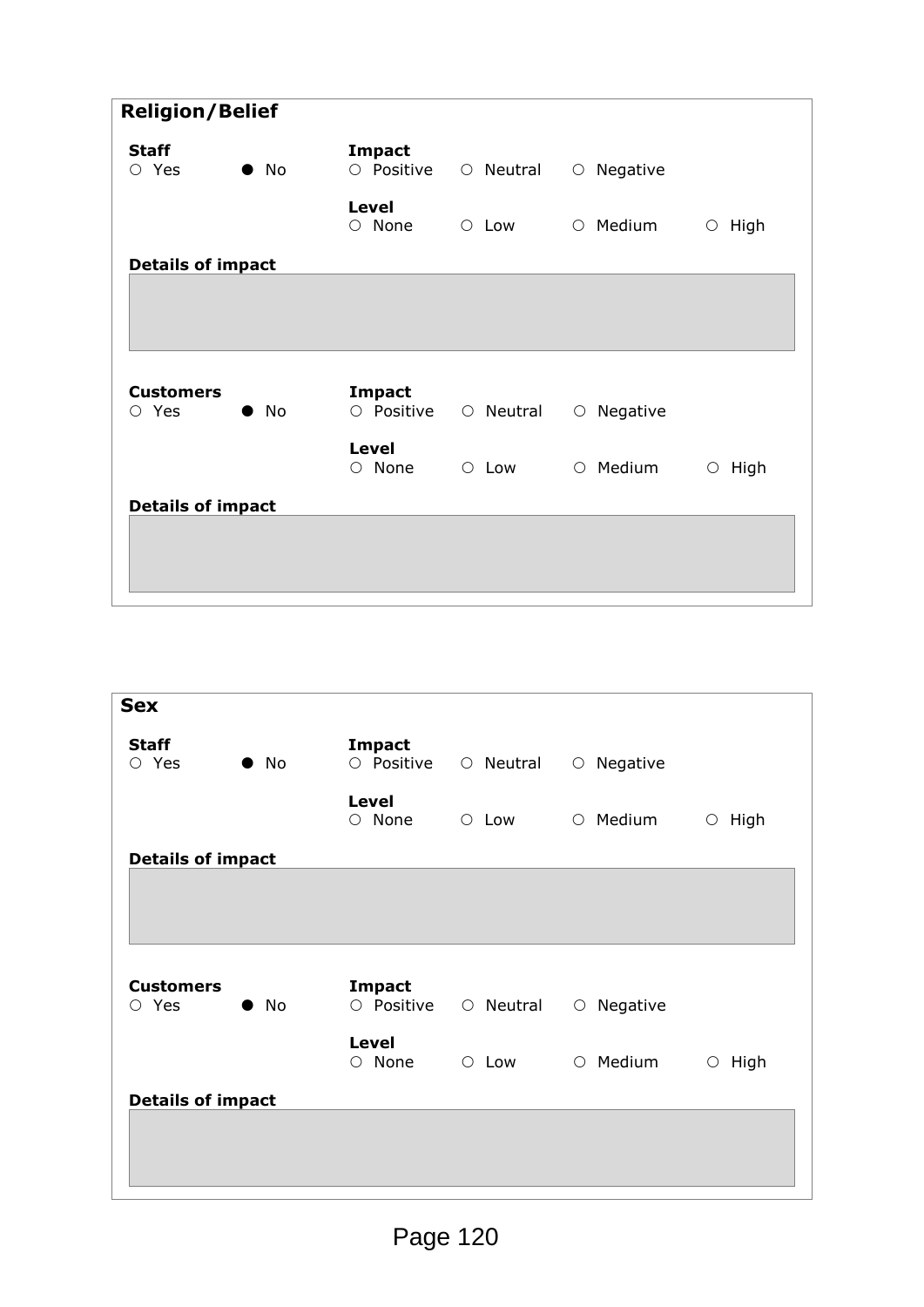| <b>Sexual Orientation</b>             |              |                              |             |                  |                 |
|---------------------------------------|--------------|------------------------------|-------------|------------------|-----------------|
| <b>Staff</b><br>$\circ$ Yes           | $\bullet$ No | <b>Impact</b><br>O Positive  | ○ Neutral   | $\circ$ Negative |                 |
|                                       |              | Level<br>$\circ$ None        | $\circ$ Low | $\circ$ Medium   | High<br>$\circ$ |
| <b>Details of impact</b>              |              |                              |             |                  |                 |
|                                       |              |                              |             |                  |                 |
| <b>Customers</b><br>Yes<br>$\bigcirc$ | $\bullet$ No | <b>Impact</b><br>O Positive  | ○ Neutral   | $\circ$ Negative |                 |
|                                       |              | <b>Level</b><br>$\circ$ None | $\circ$ Low | $\circ$ Medium   | High<br>$\circ$ |
| <b>Details of impact</b>              |              |                              |             |                  |                 |
|                                       |              |                              |             |                  |                 |
|                                       |              |                              |             |                  |                 |

| <b>Transgender</b>          |              |                              |             |                        |                 |
|-----------------------------|--------------|------------------------------|-------------|------------------------|-----------------|
| <b>Staff</b><br>$\circ$ Yes | $\bullet$ No | <b>Impact</b><br>O Positive  | ○ Neutral   | $\circ$ Negative       |                 |
|                             |              | <b>Level</b><br>$\circ$ None | $\circ$ Low | $\circ$ Medium         | High<br>$\circ$ |
| <b>Details of impact</b>    |              |                              |             |                        |                 |
|                             |              |                              |             |                        |                 |
|                             |              |                              |             |                        |                 |
|                             |              |                              |             |                        |                 |
|                             |              |                              |             |                        |                 |
| <b>Customers</b>            |              | <b>Impact</b>                |             |                        |                 |
| $\circ$ Yes                 | $\bullet$ No | O Positive                   | ○ Neutral   | Negative<br>$\bigcirc$ |                 |
|                             |              | <b>Level</b>                 |             |                        |                 |
|                             |              | $\circ$ None                 | $\circ$ Low | $\circ$ Medium         | High<br>$\circ$ |
| <b>Details of impact</b>    |              |                              |             |                        |                 |
|                             |              |                              |             |                        |                 |
|                             |              |                              |             |                        |                 |
|                             |              |                              |             |                        |                 |
|                             |              |                              |             |                        |                 |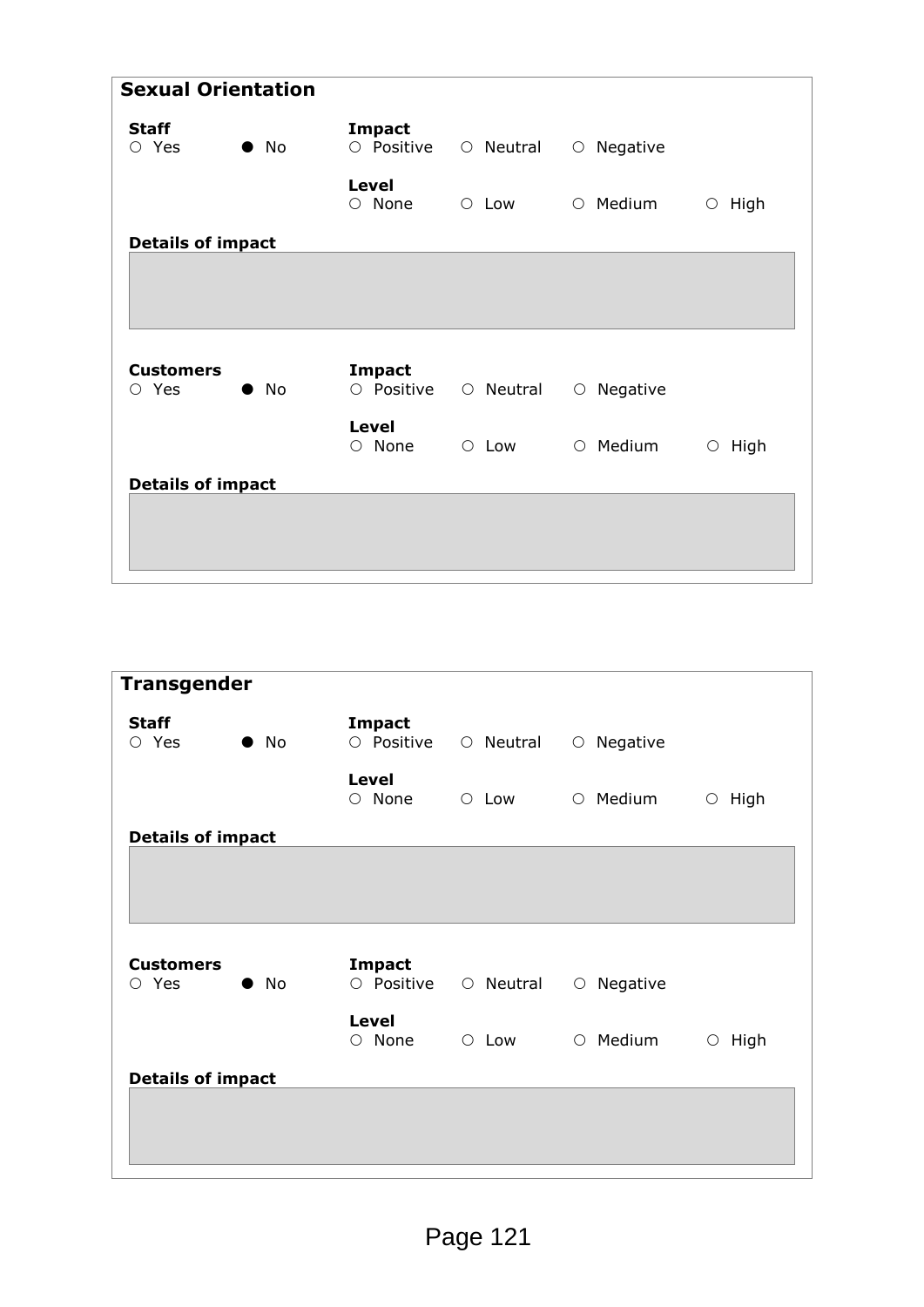| <b>Carers</b>                   |              |                              |             |                  |                    |
|---------------------------------|--------------|------------------------------|-------------|------------------|--------------------|
| <b>Staff</b><br>$\circ$ Yes     | $\bullet$ No | <b>Impact</b><br>O Positive  | O Neutral   | $\circ$ Negative |                    |
|                                 |              | <b>Level</b><br>$\circ$ None | $\circ$ Low | $\circ$ Medium   | High<br>$\bigcirc$ |
| <b>Details of impact</b>        |              |                              |             |                  |                    |
|                                 |              |                              |             |                  |                    |
|                                 |              |                              |             |                  |                    |
|                                 |              |                              |             |                  |                    |
|                                 |              |                              |             |                  |                    |
| <b>Customers</b><br>$\circ$ Yes | $\bullet$ No | <b>Impact</b><br>O Positive  | ○ Neutral   | $\circ$ Negative |                    |
|                                 |              | <b>Level</b><br>$\circ$ None | $\circ$ Low | $\circ$ Medium   | High<br>$\bigcirc$ |
| <b>Details of impact</b>        |              |                              |             |                  |                    |
|                                 |              |                              |             |                  |                    |
|                                 |              |                              |             |                  |                    |

|                             |              | <b>Voluntary/Community &amp; Faith Sectors</b> |             |                        |                    |
|-----------------------------|--------------|------------------------------------------------|-------------|------------------------|--------------------|
| <b>Staff</b><br>$\circ$ Yes | $\bullet$ No | <b>Impact</b><br>O Positive                    | ○ Neutral   | $\circ$ Negative       |                    |
|                             |              | Level<br>$\circ$ None                          | $\circ$ Low | $\circ$ Medium         | High<br>$\circ$    |
| <b>Details of impact</b>    |              |                                                |             |                        |                    |
|                             |              |                                                |             |                        |                    |
|                             |              |                                                |             |                        |                    |
| <b>Customers</b>            |              | <b>Impact</b>                                  |             |                        |                    |
| $\circ$ Yes                 | $\bullet$ No | O Positive                                     | ○ Neutral   | Negative<br>$\bigcirc$ |                    |
|                             |              | Level<br>$\circ$ None                          | $\circ$ Low | $\circ$ Medium         | High<br>$\bigcirc$ |
| <b>Details of impact</b>    |              |                                                |             |                        |                    |
|                             |              |                                                |             |                        |                    |
|                             |              |                                                |             |                        |                    |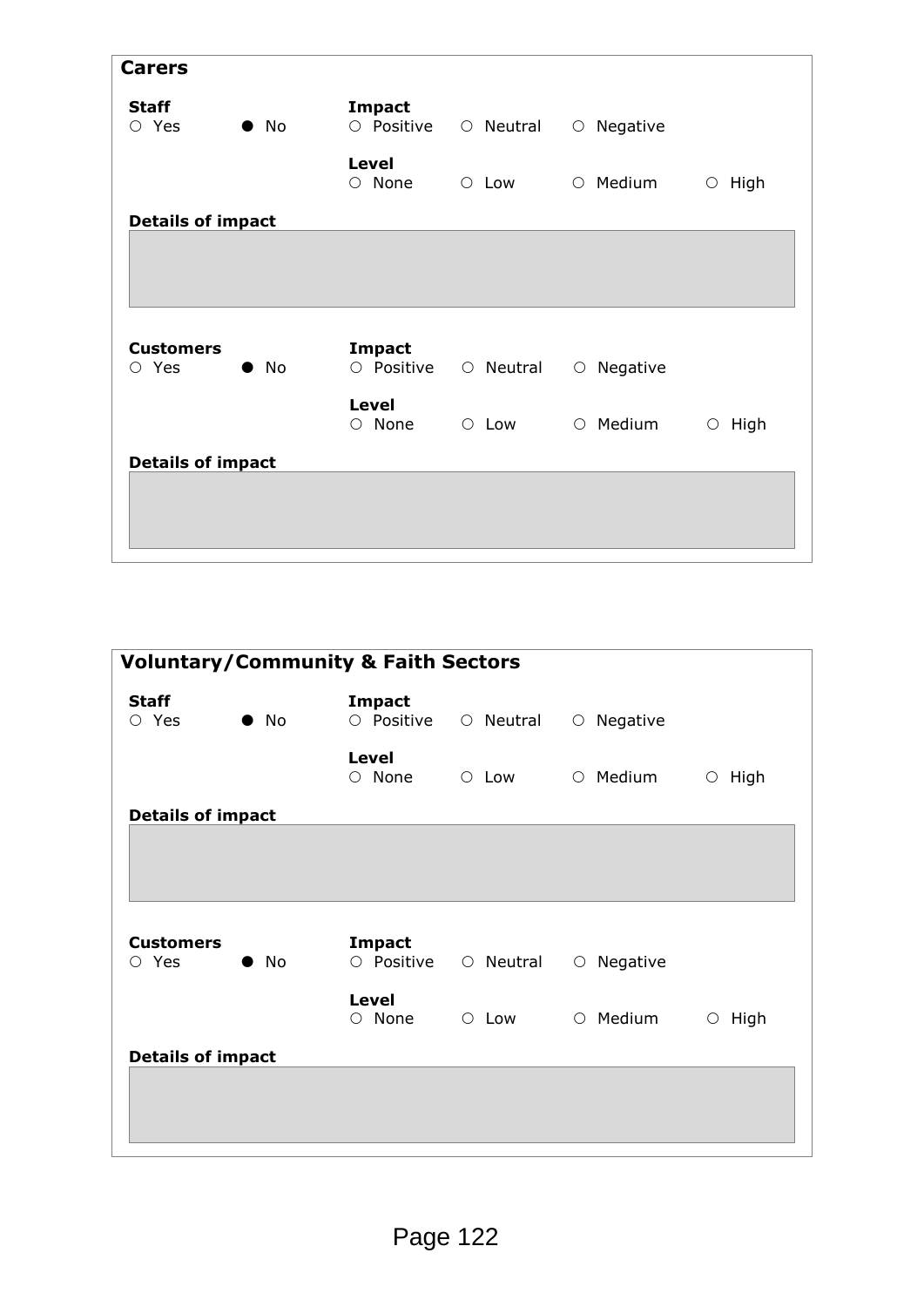| <b>Cohesion</b>                 |              |                              |             |                  |                    |
|---------------------------------|--------------|------------------------------|-------------|------------------|--------------------|
| <b>Staff</b><br>$\circ$ Yes     | $\bullet$ No | <b>Impact</b><br>O Positive  | ○ Neutral   | $\circ$ Negative |                    |
|                                 |              | <b>Level</b><br>$\circ$ None | $\circ$ Low | $\circ$ Medium   | $\circ$ High       |
| <b>Details of impact</b>        |              |                              |             |                  |                    |
|                                 |              |                              |             |                  |                    |
|                                 |              |                              |             |                  |                    |
| <b>Customers</b><br>$\circ$ Yes | $\bullet$ No | <b>Impact</b><br>O Positive  | ○ Neutral   | $\circ$ Negative |                    |
|                                 |              | <b>Level</b><br>$\circ$ None | $\circ$ Low | $\circ$ Medium   | High<br>$\bigcirc$ |
|                                 |              |                              |             |                  |                    |
| <b>Details of impact</b>        |              |                              |             |                  |                    |
|                                 |              |                              |             |                  |                    |
|                                 |              |                              |             |                  |                    |

| <b>Partners</b>             |              |                              |             |                        |                    |
|-----------------------------|--------------|------------------------------|-------------|------------------------|--------------------|
| <b>Staff</b><br>$\circ$ Yes | $\bullet$ No | <b>Impact</b><br>O Positive  | ○ Neutral   | $\circ$ Negative       |                    |
|                             |              | <b>Level</b><br>$\circ$ None | $\circ$ Low | $\circ$ Medium         | High<br>$\circ$    |
| <b>Details of impact</b>    |              |                              |             |                        |                    |
|                             |              |                              |             |                        |                    |
|                             |              |                              |             |                        |                    |
|                             |              |                              |             |                        |                    |
| <b>Customers</b>            |              | <b>Impact</b>                |             |                        |                    |
| $\circ$ Yes                 | $\bullet$ No | O Positive                   | ○ Neutral   | Negative<br>$\bigcirc$ |                    |
|                             |              |                              |             |                        |                    |
|                             |              | <b>Level</b><br>$\circ$ None | $\circ$ Low | $\circ$ Medium         | High<br>$\bigcirc$ |
| <b>Details of impact</b>    |              |                              |             |                        |                    |
|                             |              |                              |             |                        |                    |
|                             |              |                              |             |                        |                    |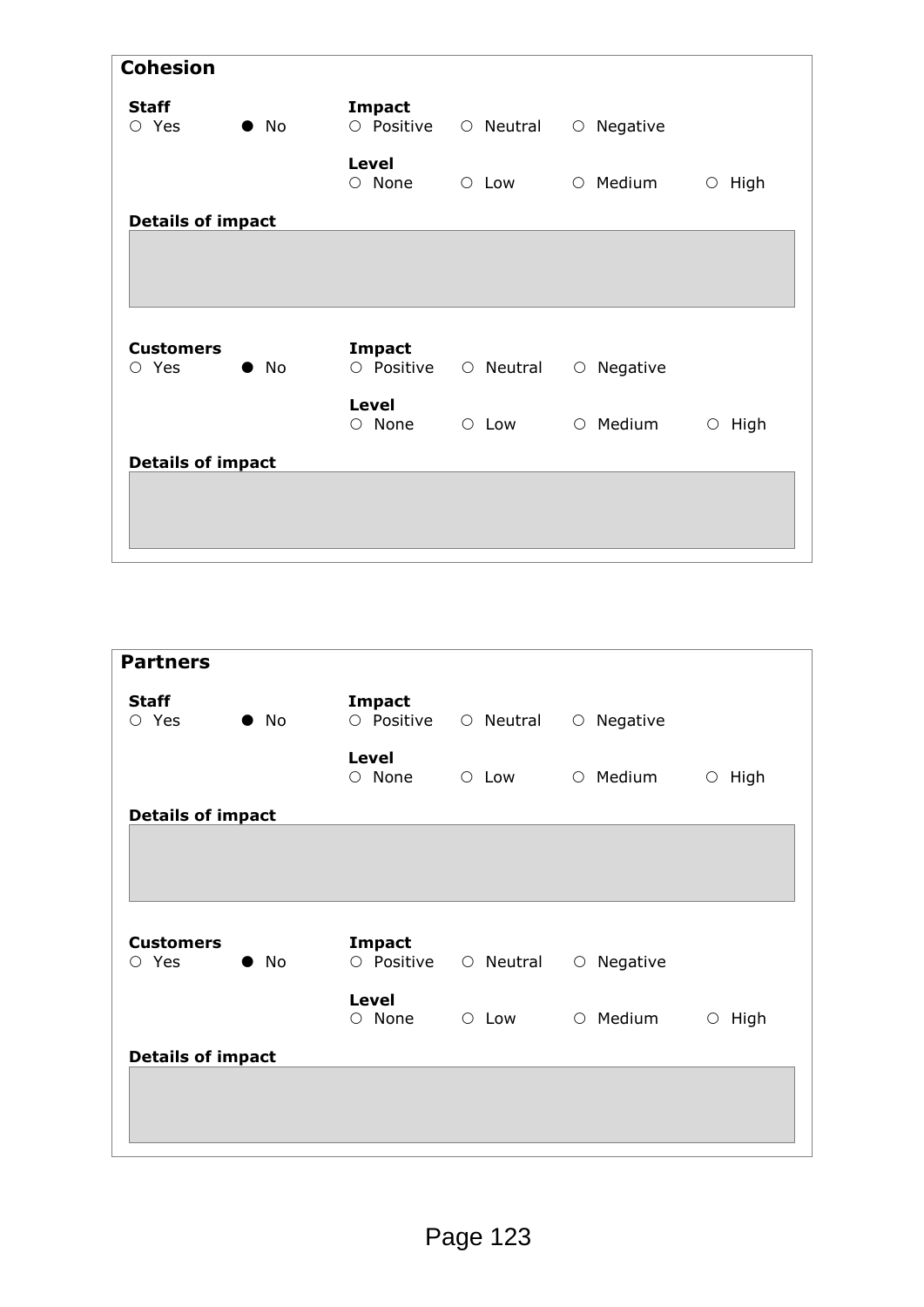|                             |            | <b>Poverty &amp; Financial Inclusion</b>                                                                                                                                                                                                                                                                                                                                                                                                                                                                                                                                                                                                                                                                                                                                                                                                                                                                                        |                 |                  |              |
|-----------------------------|------------|---------------------------------------------------------------------------------------------------------------------------------------------------------------------------------------------------------------------------------------------------------------------------------------------------------------------------------------------------------------------------------------------------------------------------------------------------------------------------------------------------------------------------------------------------------------------------------------------------------------------------------------------------------------------------------------------------------------------------------------------------------------------------------------------------------------------------------------------------------------------------------------------------------------------------------|-----------------|------------------|--------------|
| <b>Staff</b><br>$\circ$ Yes | - No       | <b>Impact</b><br>$\circ$ Positive                                                                                                                                                                                                                                                                                                                                                                                                                                                                                                                                                                                                                                                                                                                                                                                                                                                                                               | $\circ$ Neutral | $\circ$ Negative |              |
|                             |            | Level<br>$\circ$ None                                                                                                                                                                                                                                                                                                                                                                                                                                                                                                                                                                                                                                                                                                                                                                                                                                                                                                           | $\circ$ Low     | $\circ$ Medium   | $\circ$ High |
| <b>Details of impact</b>    |            |                                                                                                                                                                                                                                                                                                                                                                                                                                                                                                                                                                                                                                                                                                                                                                                                                                                                                                                                 |                 |                  |              |
|                             |            |                                                                                                                                                                                                                                                                                                                                                                                                                                                                                                                                                                                                                                                                                                                                                                                                                                                                                                                                 |                 |                  |              |
|                             |            |                                                                                                                                                                                                                                                                                                                                                                                                                                                                                                                                                                                                                                                                                                                                                                                                                                                                                                                                 |                 |                  |              |
|                             |            |                                                                                                                                                                                                                                                                                                                                                                                                                                                                                                                                                                                                                                                                                                                                                                                                                                                                                                                                 |                 |                  |              |
| <b>Customers</b>            |            | Impact                                                                                                                                                                                                                                                                                                                                                                                                                                                                                                                                                                                                                                                                                                                                                                                                                                                                                                                          |                 |                  |              |
| Yes                         | $\circ$ No | • Positive                                                                                                                                                                                                                                                                                                                                                                                                                                                                                                                                                                                                                                                                                                                                                                                                                                                                                                                      | $\circ$ Neutral | $\circ$ Negative |              |
|                             |            | Level<br>$\circ$ None                                                                                                                                                                                                                                                                                                                                                                                                                                                                                                                                                                                                                                                                                                                                                                                                                                                                                                           | $\circ$ Low     | $\circ$ Medium   | High         |
| <b>Details of impact</b>    |            |                                                                                                                                                                                                                                                                                                                                                                                                                                                                                                                                                                                                                                                                                                                                                                                                                                                                                                                                 |                 |                  |              |
|                             |            | Having cover for home contents will make our tenants more financially stable. We<br>know many of our tenants do not have savings or other plans available to support<br>them should they have a fire, flood, accident or robbery. They often withhold<br>their rent and other priority debt to replace their items, putting their homes at<br>risk. They could also take out loans, often at high APR, sometimes through illegal<br>loan sharks if they cannot get money legitimately elsewhere. They may also take<br>out or buy replacement items from costly catalogues or hire purchase companies,<br>impacting their on going liabilities and disposable income. The contents insurance<br>we have access too does not have excess and can be paid within the rent, at a<br>suitable payment pattern, to help our tenants budget. They can also choose the<br>level of cover they require and balance the ongoing payments |                 |                  |              |

| <b>Armed Forces</b>                   |              |                                    |                 |                        |           |
|---------------------------------------|--------------|------------------------------------|-----------------|------------------------|-----------|
| <b>Staff</b><br>$\circ$ Yes           | $\bullet$ No | <b>Impact</b><br>O Positive        | $\circ$ Neutral | Negative<br>$\bigcirc$ |           |
|                                       |              | <b>Level</b><br>None<br>$\bigcirc$ | $\circ$ Low     | $\circ$ Medium         | High<br>O |
| <b>Details of impact</b>              |              |                                    |                 |                        |           |
|                                       |              |                                    |                 |                        |           |
|                                       |              |                                    |                 |                        |           |
| <b>Customers</b><br>Yes<br>$\bigcirc$ | $\bullet$ No | <b>Impact</b><br>O Positive        | $\circ$ Neutral | Negative<br>$\circ$    |           |
|                                       |              | <b>Level</b><br>None<br>$\circ$    | $\circ$ Low     | $\circ$ Medium         | High<br>О |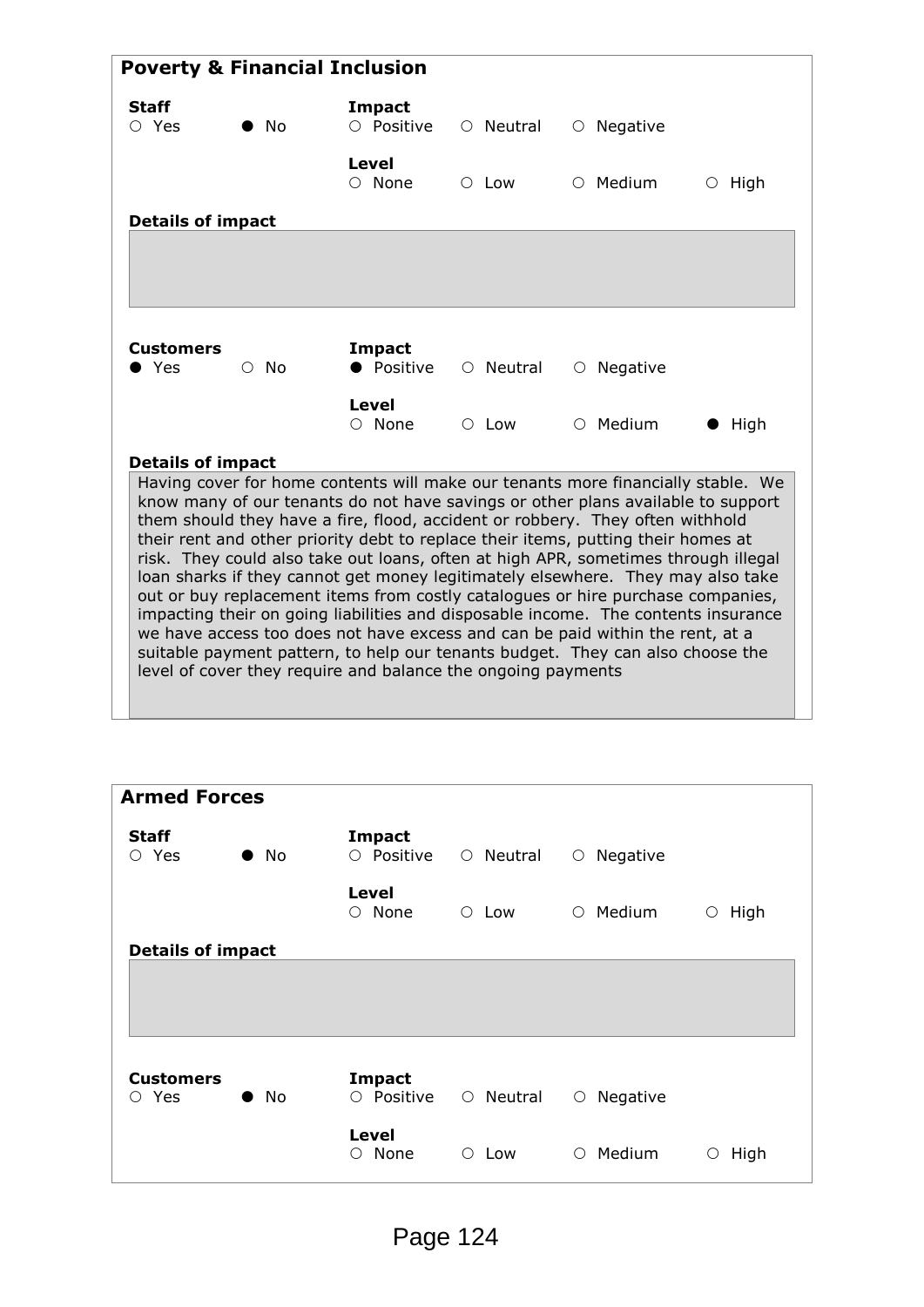| <b>Other</b>                    |              |                              |                                 |              |
|---------------------------------|--------------|------------------------------|---------------------------------|--------------|
| <b>Staff</b><br>$O$ Yes         | $\bullet$ No | Please specify               |                                 |              |
|                                 |              | <b>Impact</b>                | O Positive O Neutral O Negative |              |
|                                 |              | <b>Level</b>                 | O None O Low O Medium           | $\circ$ High |
| <b>Details of impact</b>        |              |                              |                                 |              |
|                                 |              |                              |                                 |              |
| <b>Customers</b><br>$\circ$ Yes | $\bullet$ No | Please specify               |                                 |              |
|                                 |              | <b>Impact</b><br>O Positive  | ○ Neutral ○ Negative            |              |
|                                 |              | <b>Level</b><br>$\circ$ None | O Low O Medium                  | $\circ$ High |
| <b>Details of impact</b>        |              |                              |                                 |              |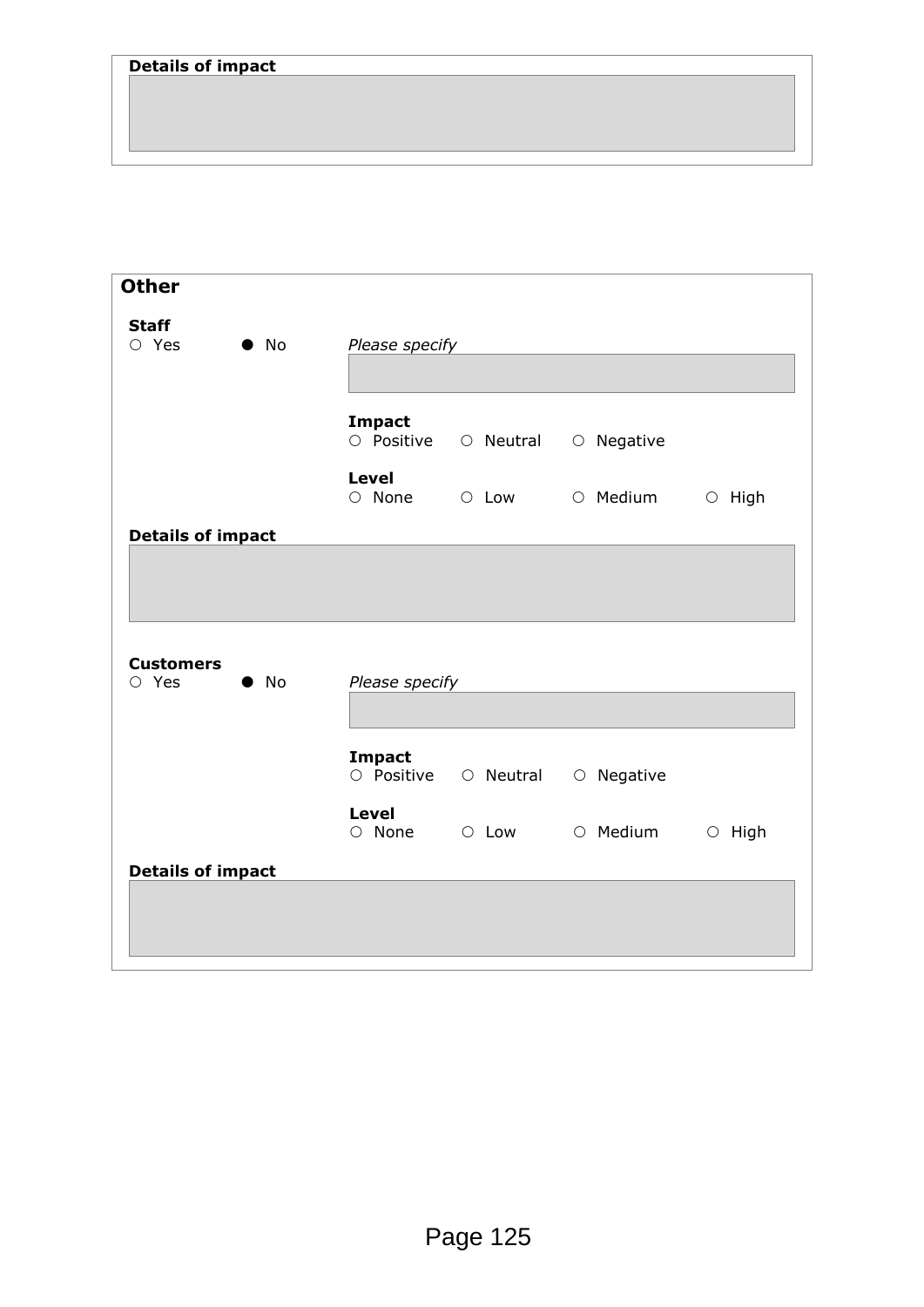| <b>Cumulative Impact</b>                                                |                                                         |  |  |  |
|-------------------------------------------------------------------------|---------------------------------------------------------|--|--|--|
| Proposal has a cumulative impact<br>No<br>○ Yes                         |                                                         |  |  |  |
| $\circ$ Year on Year                                                    | ○ Across a Community of Identity/Interest               |  |  |  |
| ○ Geographical Area                                                     | $\circ$ Other                                           |  |  |  |
| If yes, details of impact                                               |                                                         |  |  |  |
|                                                                         |                                                         |  |  |  |
|                                                                         |                                                         |  |  |  |
|                                                                         |                                                         |  |  |  |
| $\circ$ Yes<br>$\bullet$ No                                             | Proposal has geographical impact across Sheffield       |  |  |  |
|                                                                         | If Yes, details of geographical impact across Sheffield |  |  |  |
|                                                                         |                                                         |  |  |  |
|                                                                         |                                                         |  |  |  |
|                                                                         |                                                         |  |  |  |
| Local Partnership Area(s) impacted<br>$\bullet$ All<br>$\circ$ Specific |                                                         |  |  |  |
|                                                                         | If Specific, name of Local Partnership Area(s) impacted |  |  |  |
|                                                                         |                                                         |  |  |  |
|                                                                         |                                                         |  |  |  |

# **Action Plan and Supporting Evidence**

**Action Plan**

Request is considered at Meeting 16 February 2022. If terms are agreed, retender will commence.

**Supporting Evidence** (Please detail all your evidence used to support the EIA)

# **Consultation**

**Consultation required**  $\bullet$  Yes  $\circ$  No

**If consultation is not required please state why**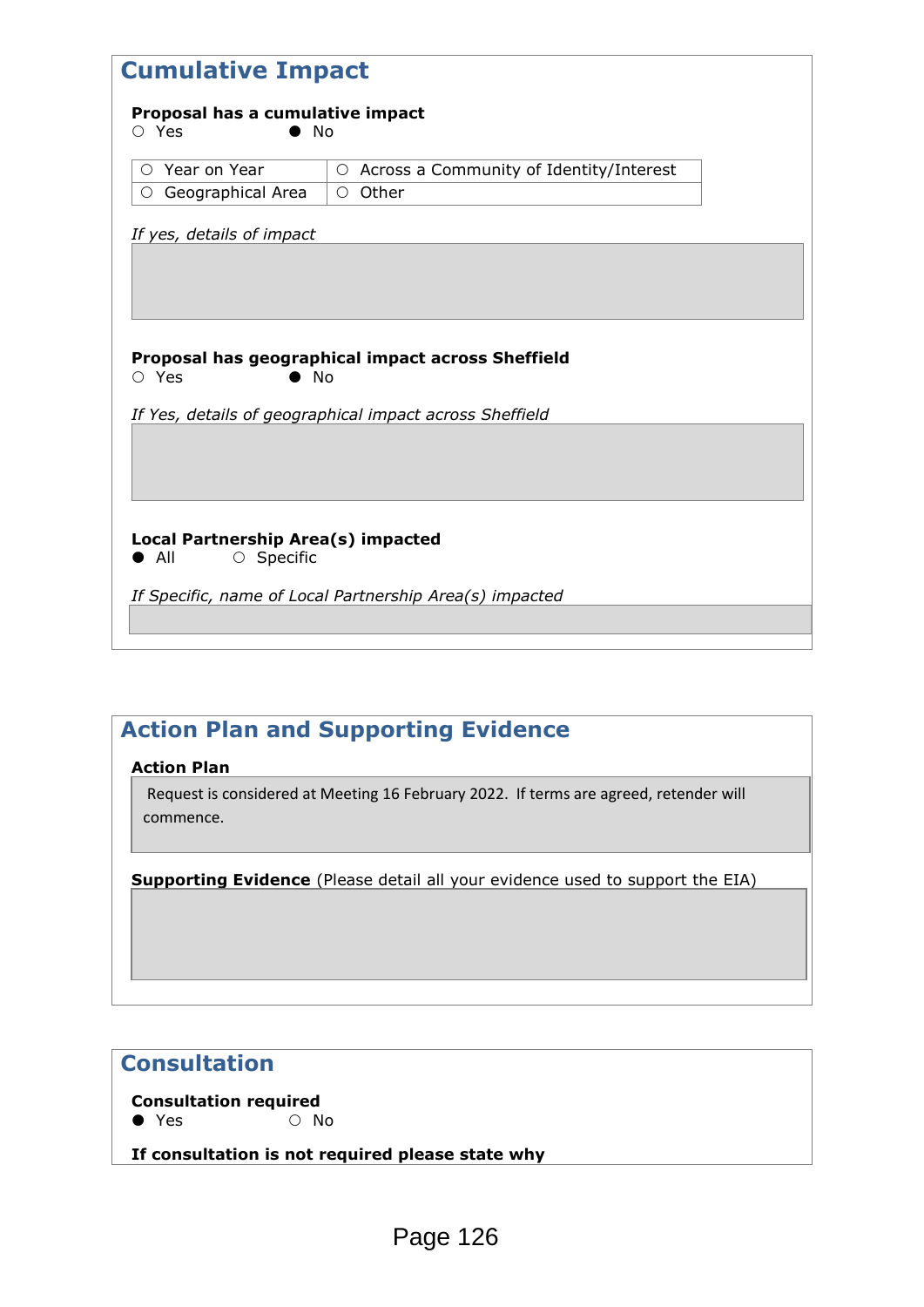We would involve tenants in the tender process at the interview stage. Tenants will be represented on the panel, and will be involved in the decision making process

**Are Staff who may be affected by these proposals aware of them**  $\bullet$  Yes  $\circ$  No

**Are Customers who may be affected by these proposals aware of them**  $\circ$  Yes  $\bullet$  No

**If you have said no to either please say why**

Consultation has not yet begun

## **Summary of overall impact**

**Summary of overall impact**

Low

#### **Summary of evidence**

We have always had a Tenants Contents Insurance in place for SCC tenants

#### **Changes made as a result of the EIA**

None, planned mitigations already in place

# **Escalation plan**

**Is there a high impact in any area?**  ○ Yes ● No

**Overall risk rating after any mitigations have been put in place**  $\circ$  High  $\circ$  Medium  $\bullet$  Low  $\circ$  None

DD/MM/YYYY

## **Sign Off**

**EIAs must be agreed and signed off by the equality lead in your Portfolio or corporately. Has this been signed off?** 

| $\bullet$ Yes | $\circ$ No |  |
|---------------|------------|--|
|               |            |  |

Date agreed 08/10/21

| <b>Review Date</b> | DD/MM/YYYY |          |
|--------------------|------------|----------|
|                    |            | Page 127 |